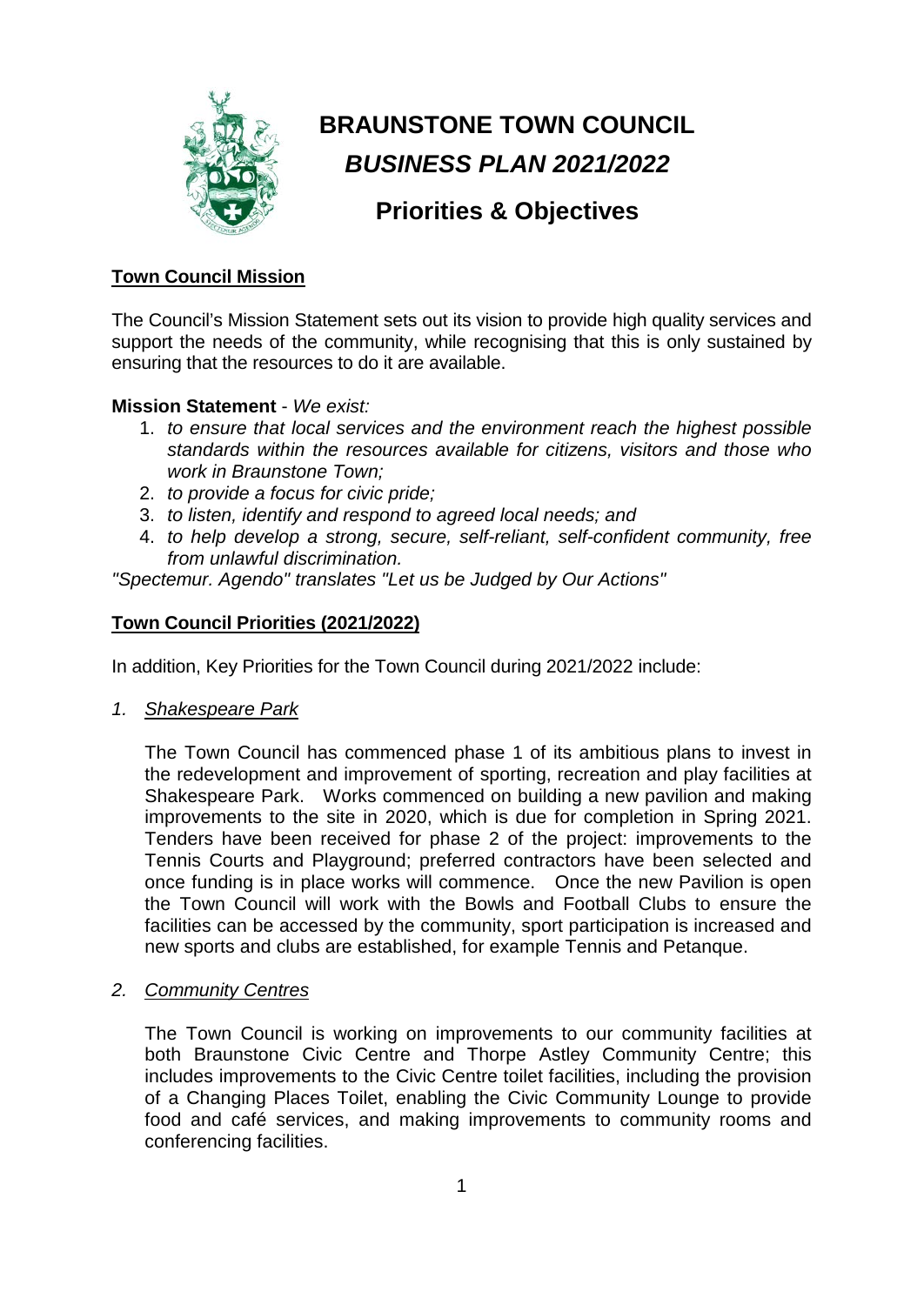#### *3. Quality of Life Services*

The Town Council continues to provide and support important quality of life initiatives, such as crime reduction and grants for community groups. The Town Council also seeks to play its part on tackling climate change and poor air quality, recognising the importance of air quality in the context of the new Lubbesthorpe development, which could result in an increase in air pollution in Blaby District. Since 2014, the Town Council has supported the Local Area Coordination project connecting it with the community and by providing a base from which it can operate.

#### *4. Enhancing a Socially Inclusive and Vibrant Community*

Due to the Covid-19 Pandemic, many community groups and organisations have been unable to meet resulting in additional loneliness and isolation particularly among the most vulnerable. During 2021/22, the Town Council will work to ensure that community groups are supported and can be sustainable once the Covid-19 restrictions are lifted. In the long term the Town Council will seek to address any gaps in services that occur, for example where groups are no longer meeting due to the effects of the pandemic, to ensure support is provided. The Town Council will positively and proactively respond to the evolving and changing situation by developing and supporting the Covid-19 Community Response, as well as new and existing events and community/social inclusion initiatives in order to reduce isolation and build community cohesion.

#### *5. Meet the needs of Thorpe Astley residents by facilitating the delivery of services and events at Thorpe Astley Community Centre*

Consider whether there is a need to extend other Council services to Thorpe Astley Community Centre in order to reduce isolation and provide better access to services for Thorpe Astley residents. To provide a vibrant community centre, a place for community groups offering a range of activities and events for the community.

#### *6. Braunstone Town Library*

Responsibility for the management of Braunstone Town Library transferred to the Town Council in October 2019, ensuring the service is safe and will be retained. Unfortunately, plans to enhance the Library as a community facility have been delayed due to the Covid-19 pandemic. During 2021/22, as a community leader, the Town Council will seek the views and aspirations of the community in order to shape the future of the Library Service, while ensuring the sustainability of all services provided from the Civic Centre site.

#### *7. Thorpe Astley Open Spaces*

The Town Council has been responsible for the management and maintenance of Thorpe Astley open spaces since 2014, having received the developer commuted sums. The Town Council has completed the legal transfer of all open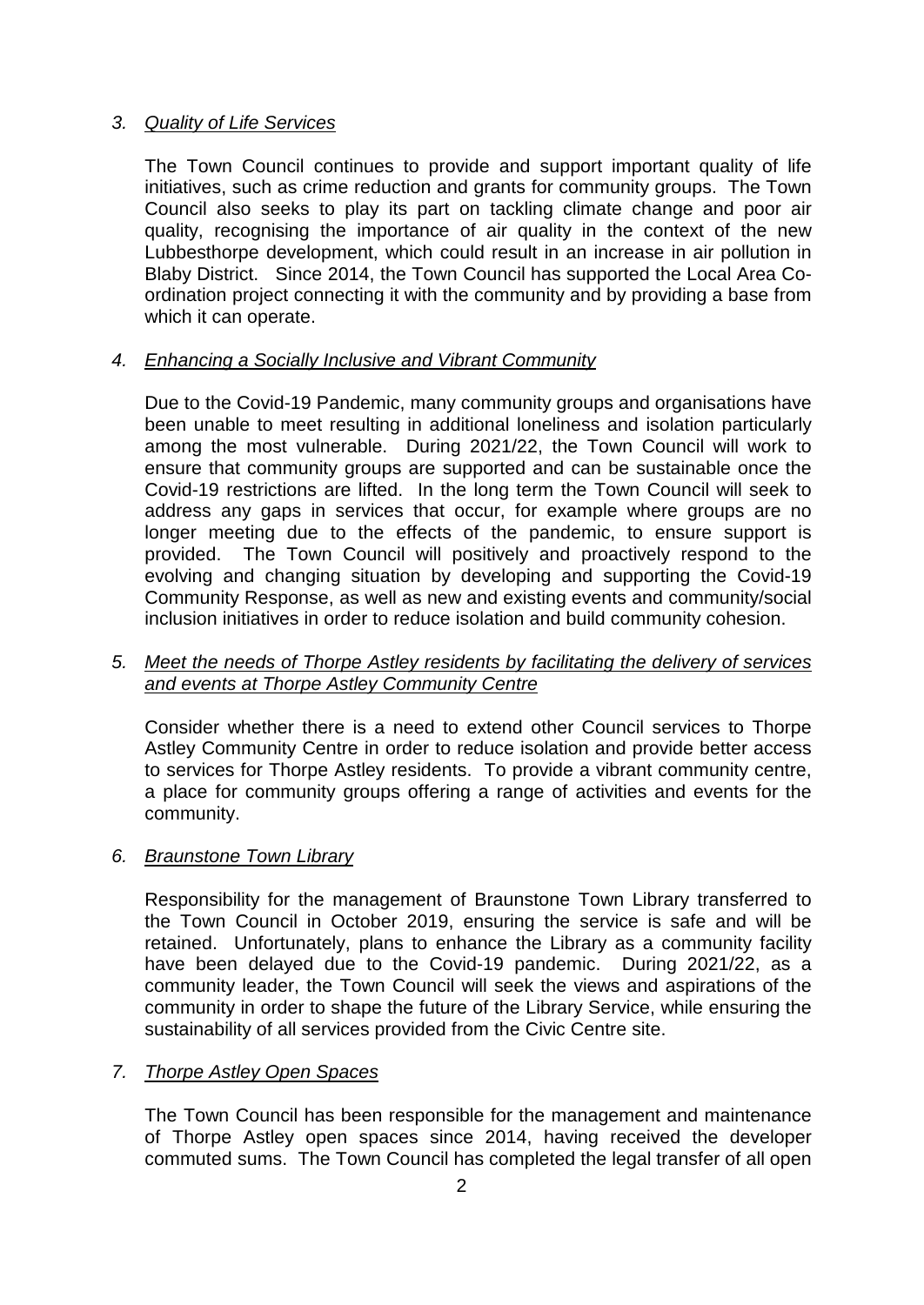spaces at Thorpe Astley with the exception of Thorpe Astley Park. During 2021/22, the Town Council will work to ensure improvements are implemented to the Culvert and Thorpe Astley Park is transferred to the Town Council's ownership. The Council will then identify future investment and improvement to the parks and open space facilities in Thorpe Astley.

#### *8. Lubbesthorpe*

The Town Council continues to represent the concerns of residents and monitor the impact upon their quality of life of the Lubbesthorpe construction, particularly the opening of the new link road to Thorpe Astley. Following a consultation, the Town Council is actively working with the developer and Blaby District Council to ensure that the land adjacent to the M1 bridge is suitably landscaped to provide protection for residents from the new road and to provide a leisure and recreation space.

#### *9. Efficient Services*

Having made £35,700 in ongoing savings since 2015/2016 without impacting on the delivery of services, the Town Council continues to look to make efficiency savings while ensuring the existing services are safeguarded and where appropriate improved. Given the financial uncertainties identified in the Council's Medium Term Financial Planning analysis, the Town Council will seek to make £18,486 in ongoing savings over the next two financial years.

#### *10. Responding to Climate Change*

In recent years the impact of climate change has become increasingly visible and public awareness more widespread. During 2021/22, the Town Council will develop a Strategy and an Action Plan in order to address the impact of its own activities on the climate. In addition, the Town Council will seek to provide leadership, including in partnership with the principal Councils and other organisations, to support the community to respond to the climate change agenda.

#### **Town Council Objectives**

In addition to the Mission Statement and Priorities, the Council has key objectives relating to its Committees and Service Areas.

#### Planning and Environment Objectives

- 1. To ensure sustainable development, which meets the needs of the present generation without prejudicing the needs of future generations.
- 2. To improve the environment, in pursuit of which, objectives 3 to 7 below are contributors.
- 3. To seek high standards of design and construction within planning applications and to ensure all developments are consistent with environmental objectives.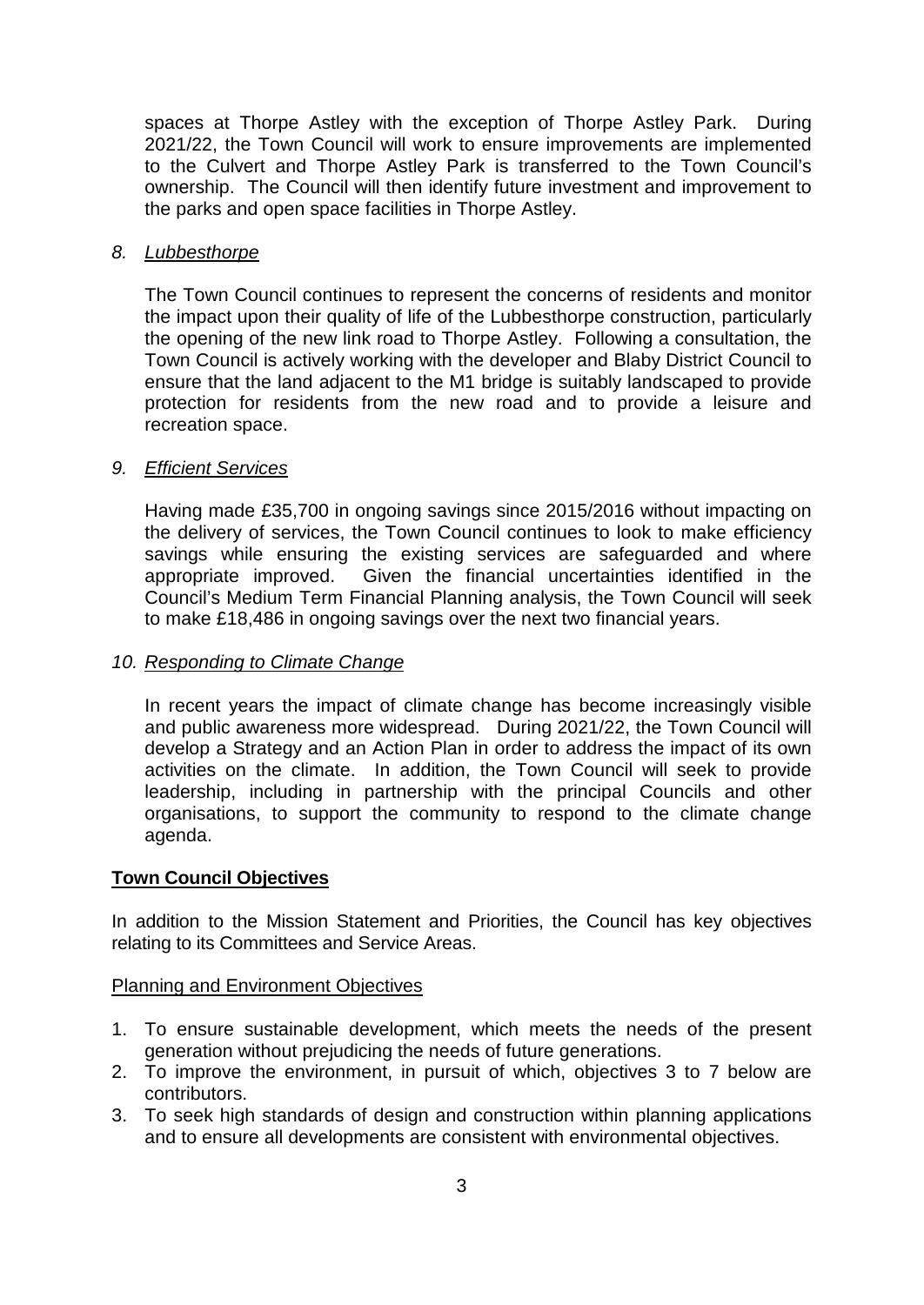- 4. To inform and consult local residents about major planning proposals, Development Plans and other planning initiatives by central and local government.
- 5. To work with others to minimise the impact from:
	- (a) traffic; and
	- (b) air and light pollution.
- 6. To promote responsible dog ownership and waste disposal.
- 7. To provide and maintain street seats and notice boards at key locations.
- 8. To monitor the New Lubbesthorpe development and to respond to any implications of that development for the environment of the Town.

#### Community Development Objectives

Nurturing and enhancing community life, equal opportunities and social inclusion.

#### *Young people*

- 1. To create opportunities for young people to have a voice
- 2. To identify young people's needs and give support to new local initiatives including summer holiday activities

#### *Crime reduction services*

3. Reduce opportunities for crime, increase public safety and establish a community spirit

#### *Social inclusion, recreation & culture*

- 4. To work with our partners to attract increased funding and the provision of a wider range of sporting and other services at local level
- 5. To provide support for the Office of Town Mayor
- 6. To assist local clubs and societies to undertake their work for the benefit of the citizens of Braunstone Town
- 7. To direct grants to organisations where this will be of greatest benefit to the citizens of Braunstone Town
- 8. To organise arts events/ entertainment's/ Civic Occasions which bring people together
- 9. To encourage the formation of new community groups by promoting free/subsidised use of the Civic Centre
- 10. To promote social inclusion

#### Corporate Management & Capital Project Objectives

- 1. To ensure effective management of the authority
- 2. To ensure effective implementation of the Council's policies and priorities
- 3. To ensure the Council's management arrangements, facilitate performance and efficient use of resources
- 4. To provide efficient and effective office services to support the Council's activities
- 5. To provide efficient and effective support to the democratically elected members to enable them to make policy decisions
- 6. To provide efficient and effective information to committees